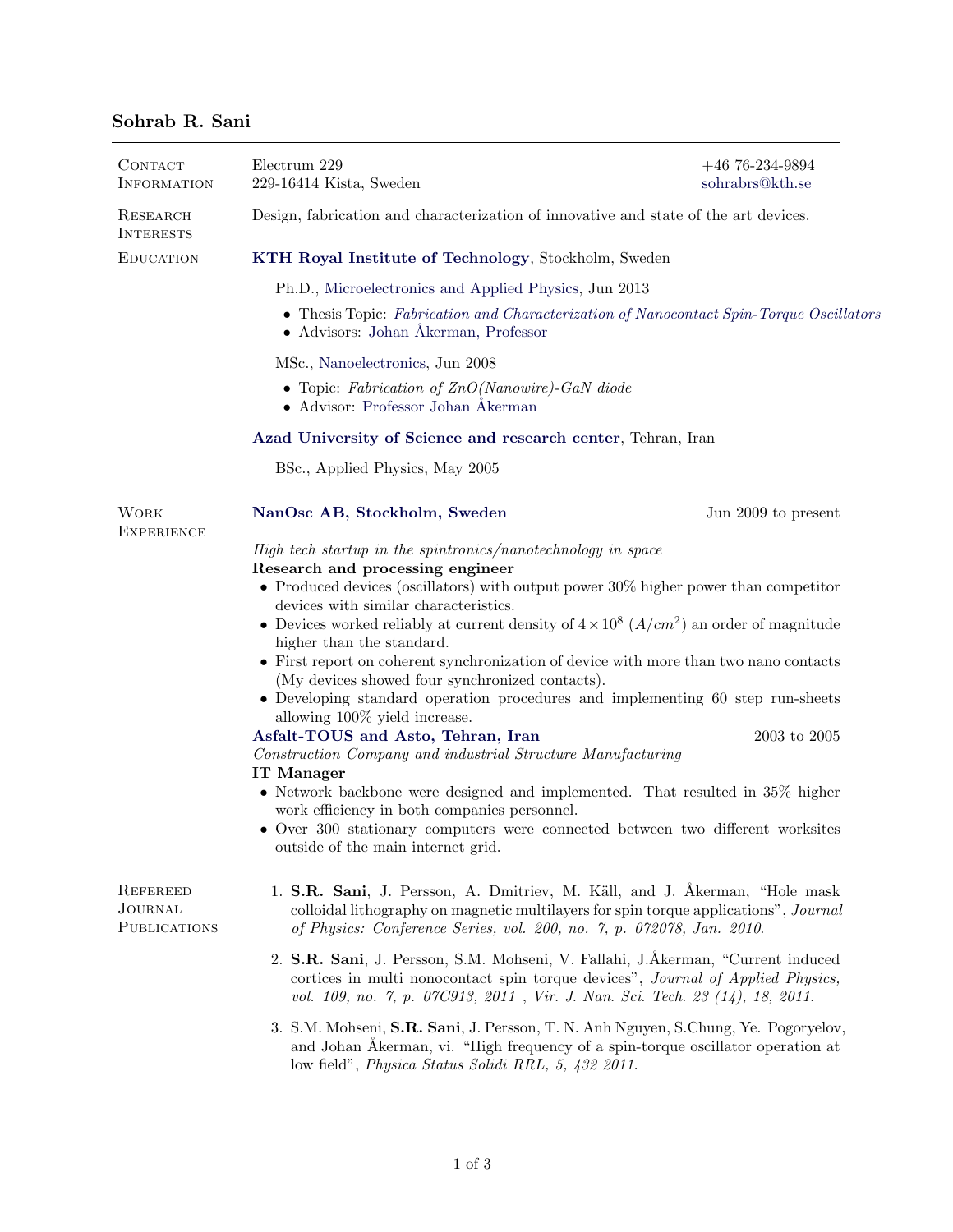|                                                    | 4. S. M. Mohseni, S.R. Sani, J. Persson, T. N. Anh Nguyen, S. Chung, Ye. Pogoryelov,<br>P.K. Muduli, E. Iacocca, A. Eklund, R.K. Dumas, S. Bonetti, A. Deac, M. Hoefer,<br>and Johan Åkerman, "Spin Torque Generated Magnetic Droplet Solitons", Science<br>vol. 339 No. 6125 P 1295 2013                                        |  |
|----------------------------------------------------|----------------------------------------------------------------------------------------------------------------------------------------------------------------------------------------------------------------------------------------------------------------------------------------------------------------------------------|--|
|                                                    | 5. Sohrab Redjai Sani, Philipp Dürrenfeld, Seyed Majid Mohseni, Sunjae Chung,<br>and Johan Akerman, "Microwave signal generation in single-layer nano-contact<br>spin torque oscillators", IEEE Transactions on Magnetics.                                                                                                       |  |
|                                                    | 6. S. M. Mohseni, R. K. Dumas, Y. Fang, J. W. Lau, S.R. Sani, J. Persson, and<br>Johan Åkerman, "Temperature dependent interlayer coupling in Ni/Co perpendicular<br>pseudo-spin-valve structures", Physical Review B, 84, 174432 (2011).                                                                                        |  |
|                                                    | 7. S.M. Mohseni, R. K. Dumas, Y. Fang, J. W. Lau, S.R. Sani, J. Persson, and Johan<br>Åkerman, "Temperature dependent interlayer coupling in Ni/Co perpendicular<br>pseudo-spin-valve structures", Physical Review B, 84, 174432 2011.                                                                                           |  |
|                                                    | 8. C. L. Zha, R. K. Dumas, J. W. Lau, S. M. Mohseni, S.R. Sani, I. V. Golosovsky, a.<br>F. Monsen, J. Nogues, and J. Åkerman, "Nanostructured MnGa films on $Si/SiO2$<br>with 20.5 kOe room temperature coercivity" Journal of Applied Physics, vol. 110,<br>no. 9, p. 093902, 2011.                                             |  |
|                                                    | 9. J. Persson, S.R. Sani, S. Bonetti, F. Magnusson, Ye. Pogoryelov, S.M. Mohseni,<br>S. Gunnarsson, M. Norling, C. Stoij, and Johan Åkerman, "Spin-torque oscillator"<br>in an electromagnet package", IEEE Trans. Magn., vol. $48$ , no. 11, pp. $43784381$ ,<br>2012.                                                          |  |
|                                                    | 10. Randy K. Dumas, E. Iacocca1, S. Bonetti, S.R. Sani, S.M. Mohseni, A. Eklund,<br>J. Persson, O. Heinonen, and Johan Åkerman, "Spin wave mode coexistence: A<br>consequence of the Oersted field induced asymmetric energy landscape", Phys.<br>Rev. Lett. vol. 110, Article 257202, 2013.                                     |  |
| <b>SUBMITTED</b><br>JOURNAL<br><b>PUBLICATIONS</b> | 1. S.R. Sani, J. Persson, S.M. Mohseni, Ye. Pogoryelov, P. K. Muduli, A. Eklund,<br>G. Malm, A. Dmitriev, M. Käll, and J. Åkerman, "Mutually synchronized bottom-<br>up multi-nano-contact spin torque oscillators to Submitted on Manuscripts", Under<br>review in Nature Communications 2013.                                  |  |
| PAPERS IN<br>PREPARATION                           | 1. S.R. Sani, J. Persson, S.M. Mohseni, Philipp Dürrenfeld and Johan Åkerman,<br>"High frequency vortex mode in nano-contac based STO."                                                                                                                                                                                          |  |
|                                                    | 2. S. R. sani, J. Persson, S.M. Mohseni, Philipp Dürrenfeld, J.V. Kim and Johan<br>Akerman, "Mutual synchronization in single layer nano-contact spin torque oscillator."                                                                                                                                                        |  |
|                                                    | 3. P. Keatley, S. R. Sani, T. Loughran, J. Åkerman, and R. Hickenv "Time-resolved<br>Kerr imaging of magnetisation dynamics generated by a nano-contact spin transfer<br>vortex oscillator"                                                                                                                                      |  |
| <b>CONFERENCES</b>                                 | • Mutually synchronized bottom-up multi-nano-contact spin torque oscillators to Submitted<br>on Manuscripts, Gordon Research Conference(Poster)<br>August 2013<br>$\bullet~$ Microwave signal generation and mutual synchronization in single-layer nano-contact<br>spin torque oscillators MML, (Oral presentation)<br>May 2013 |  |
|                                                    | • Microwave signal generation in single-layer nano-contact spin torque oscillators,<br>Joint MMM/Intermag, (Oral presentation)<br>Jan 2013                                                                                                                                                                                       |  |